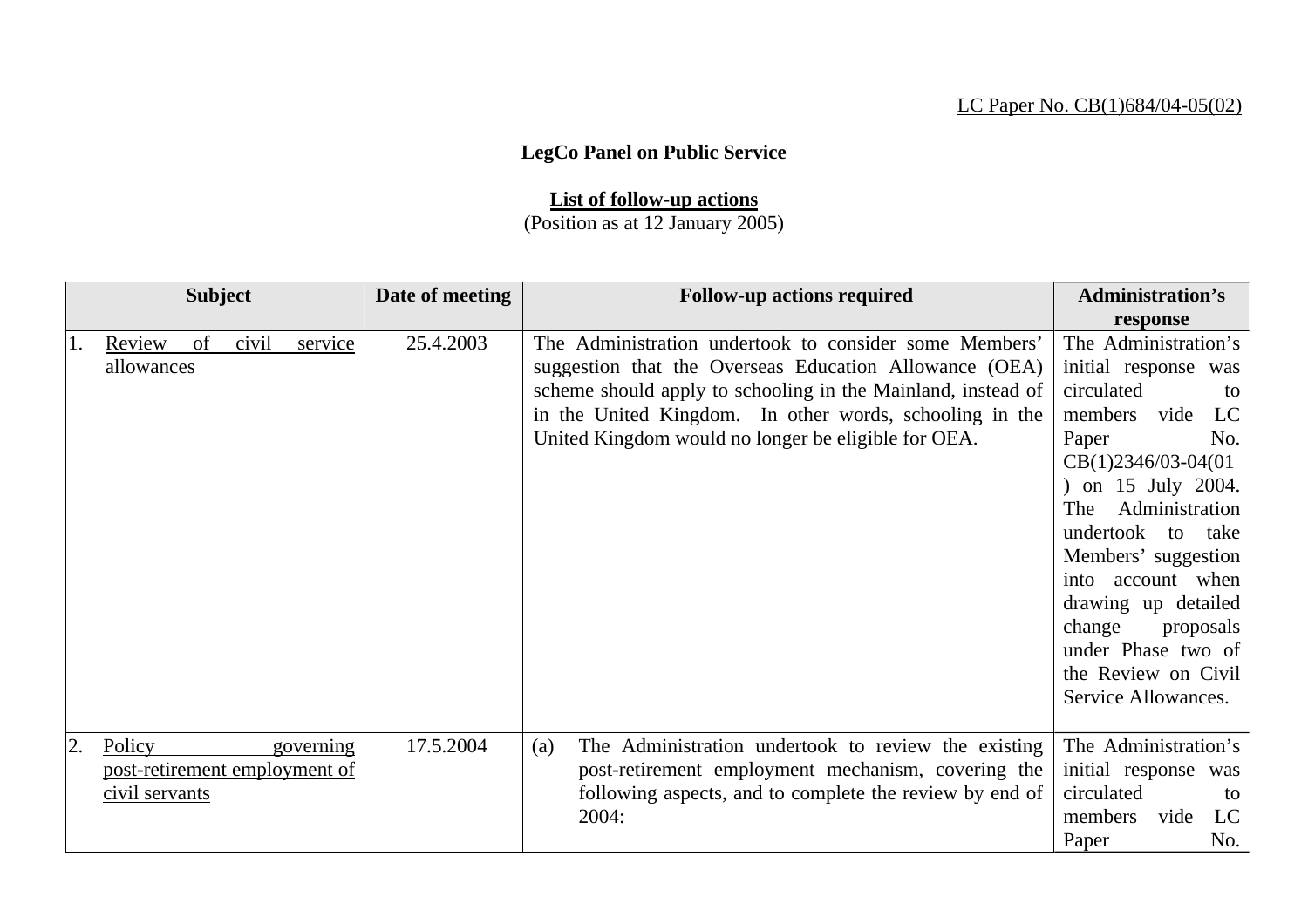| <b>Subject</b> | Date of meeting |             | <b>Follow-up actions required</b>                                                                                                                                                                                                                                                                                                                                                                                                                                                                                                                                                                                                                                                                                                                                                                                                                                                                                                                                                                                                                                                                                                                                                                                                                   | <b>Administration's</b>                                                                                                                                                                                                                                                                                                                                                                                                                                                                                                                                                                                                                        |
|----------------|-----------------|-------------|-----------------------------------------------------------------------------------------------------------------------------------------------------------------------------------------------------------------------------------------------------------------------------------------------------------------------------------------------------------------------------------------------------------------------------------------------------------------------------------------------------------------------------------------------------------------------------------------------------------------------------------------------------------------------------------------------------------------------------------------------------------------------------------------------------------------------------------------------------------------------------------------------------------------------------------------------------------------------------------------------------------------------------------------------------------------------------------------------------------------------------------------------------------------------------------------------------------------------------------------------------|------------------------------------------------------------------------------------------------------------------------------------------------------------------------------------------------------------------------------------------------------------------------------------------------------------------------------------------------------------------------------------------------------------------------------------------------------------------------------------------------------------------------------------------------------------------------------------------------------------------------------------------------|
|                |                 |             |                                                                                                                                                                                                                                                                                                                                                                                                                                                                                                                                                                                                                                                                                                                                                                                                                                                                                                                                                                                                                                                                                                                                                                                                                                                     | response                                                                                                                                                                                                                                                                                                                                                                                                                                                                                                                                                                                                                                       |
|                |                 | (i)<br>(ii) | To examine whether the length of the six-month<br>sanitization period was appropriate and to make<br>reference to overseas practices in this aspect; to<br>consider members' views, as follows:<br>The sanitization period for retired directorate<br>officers should be lengthened, e.g. two or three<br>years; and<br>• The sanitization period should be counted from<br>the date on which the retired officers left the<br>civil service, instead of the date of cessation of<br>active service. In other words, the officers<br>should not be allowed to take up any other<br>employment during the period of their<br>pre-retirement leave.<br>To examine how the transparency of the<br>mechanism could be enhanced, taking into account<br>the need to strike a balance between the rights of<br>individual civil servants to pursue employment or<br>business after retirement on the one hand and the<br>public interests and the aspirations of the<br>community regarding the integrity and impartiality<br>of the civil service on the other.<br>(iii) In connection with item (ii) above, to seek legal<br>advice on whether the disclosure of information<br>would infringe the privacy rights of the retired<br>officers concerned. | CB(1)2346/03-04(01<br>) on 15 July 2004.<br>Administration<br>The<br>originally<br>proposed<br>to update the Panel<br>on the progress of the<br>review of the existing<br>post-retirement<br>employment<br>mechanism<br>at<br>the<br>Panel<br>meeting<br>in<br>2005.<br>May<br>In<br>the<br>response<br>to<br>Panel's<br>request<br>to<br>advance the date for<br>reporting<br>the<br>on<br>of<br>outcome<br>the<br>review,<br>the<br>Administration<br>confirmed<br>on<br>8 December<br>2004<br>that it would report<br>the outcome of the<br>review to the Panel in<br><b>March 2005.</b><br>The proposed item is<br>included in the list of |
|                |                 |             |                                                                                                                                                                                                                                                                                                                                                                                                                                                                                                                                                                                                                                                                                                                                                                                                                                                                                                                                                                                                                                                                                                                                                                                                                                                     | outstanding items for<br>discussion by the                                                                                                                                                                                                                                                                                                                                                                                                                                                                                                                                                                                                     |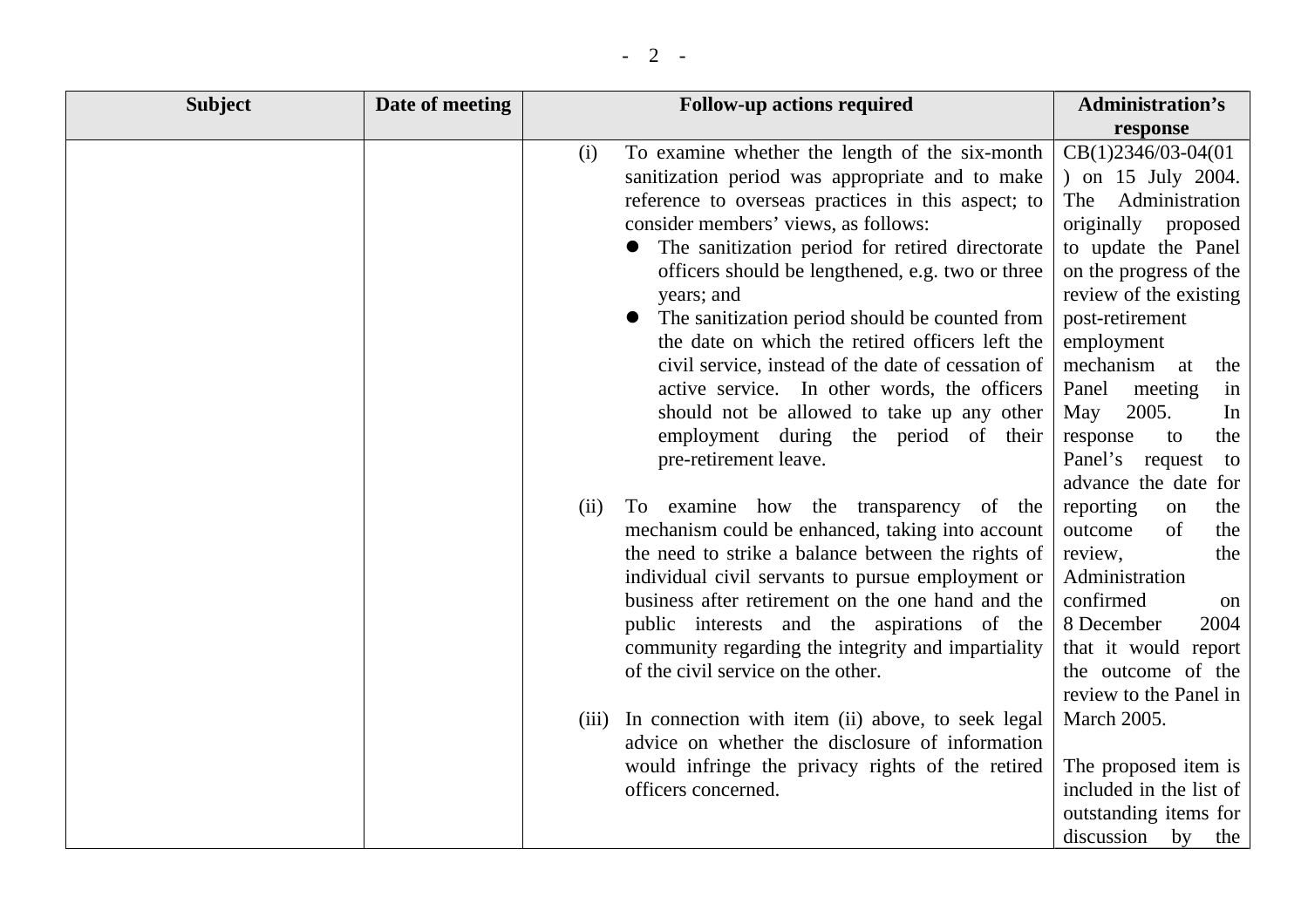|  | - |  |
|--|---|--|
|--|---|--|

| <b>Subject</b>                                                                  | Date of meeting | <b>Follow-up actions required</b>                                                                                                                                                                                                                               | <b>Administration's</b>                   |
|---------------------------------------------------------------------------------|-----------------|-----------------------------------------------------------------------------------------------------------------------------------------------------------------------------------------------------------------------------------------------------------------|-------------------------------------------|
|                                                                                 |                 |                                                                                                                                                                                                                                                                 | response                                  |
|                                                                                 |                 | (iv) To consider whether more restrictions should be<br>imposed on the post-retirement employment of<br>directorate officers.                                                                                                                                   | Panel.                                    |
|                                                                                 |                 | To consult the following parties on the review:<br>(V)<br>The Advisory Committee on Post-retirement<br>Employment;<br>Civil servants; and<br>The Department of Justice.                                                                                         |                                           |
|                                                                                 |                 | (vi) To consider how the mechanism should be applied<br>to officers joining the civil service under the new<br>entry terms on or after 1 June 2000, i.e. those who<br>would be eligible for Civil Service Provident Fund<br>instead of pension upon retirement. |                                           |
|                                                                                 |                 | The Administration undertook to convey members'<br>(b)<br>views expressed at the Panel meeting to the Advisory<br>Committee on Post-retirement Employment.                                                                                                      |                                           |
| Policy<br>3.<br>governing<br>employment<br>post-retirement<br>of civil servants | 21.12.2004      | The Administration undertook to report the outcome of<br>(a)<br>its review of the existing post-retirement employment<br>mechanism to the Panel in March 2005.                                                                                                  | The Administration's<br>response awaited. |
|                                                                                 |                 | The Administration undertook to look into the approved<br>(b)<br>cases of post-retirement employment of civil servants<br>and:                                                                                                                                  |                                           |
|                                                                                 |                 | remind the retired civil servants concerned of the<br>(i)<br>terms of approval, such as the type of activities that                                                                                                                                             |                                           |